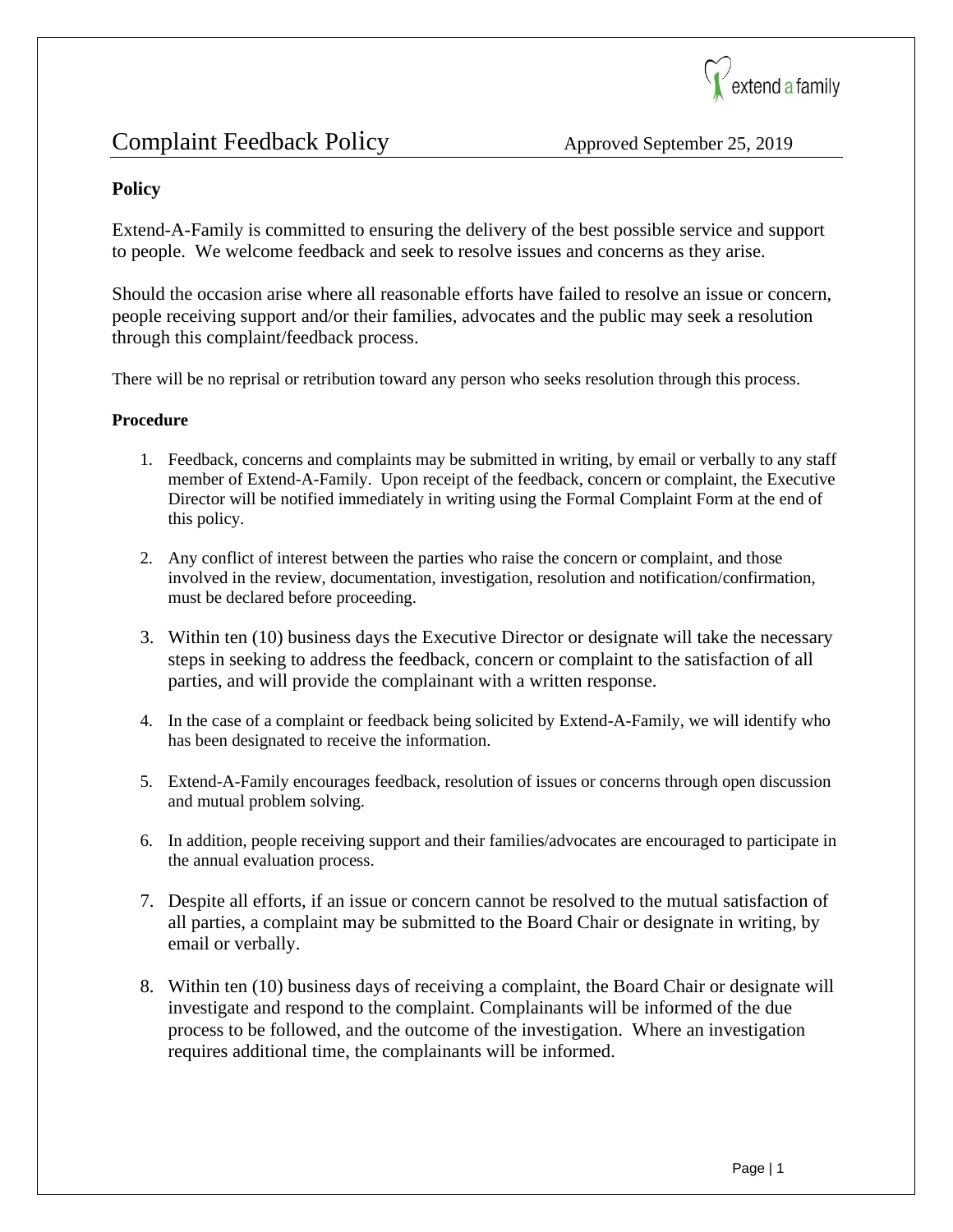

- 9. The Board Chair or designate will take the necessary steps in seeking to resolve the complaint to the satisfaction of all parties, and will provide the complainant with a written response.
- 10. Where the complaint involves the Board Chair, the complainant may submit their complaint in writing, by email or verbally directly to the Executive Director.
- 11. If the complaint is of a criminal nature, the police will be notified. No internal investigation will take place until the police have completed their investigation.
- 12. Based on the nature of the feedback, concern or complaint, a Serious Occurrence Report may be submitted to the Ministry of Community and Social Services.

#### **Appeal Process**

- 13. If the complainant is not satisfied with the outcome of the investigation, he/she may, within ten (10) business days of receiving the written response from the Executive Director or Board Chair submit an appeal to the Board of Directors, in writing, via email or verbally, outlining areas of disagreement or dissatisfaction.
- 14. The Board of Directors shall convene a meeting within ten (10) business days with a minimum of three (3) members of the Board of Directors to consider the appeal, decide on a reasonable resolution and then will provide a written response to the appeal.